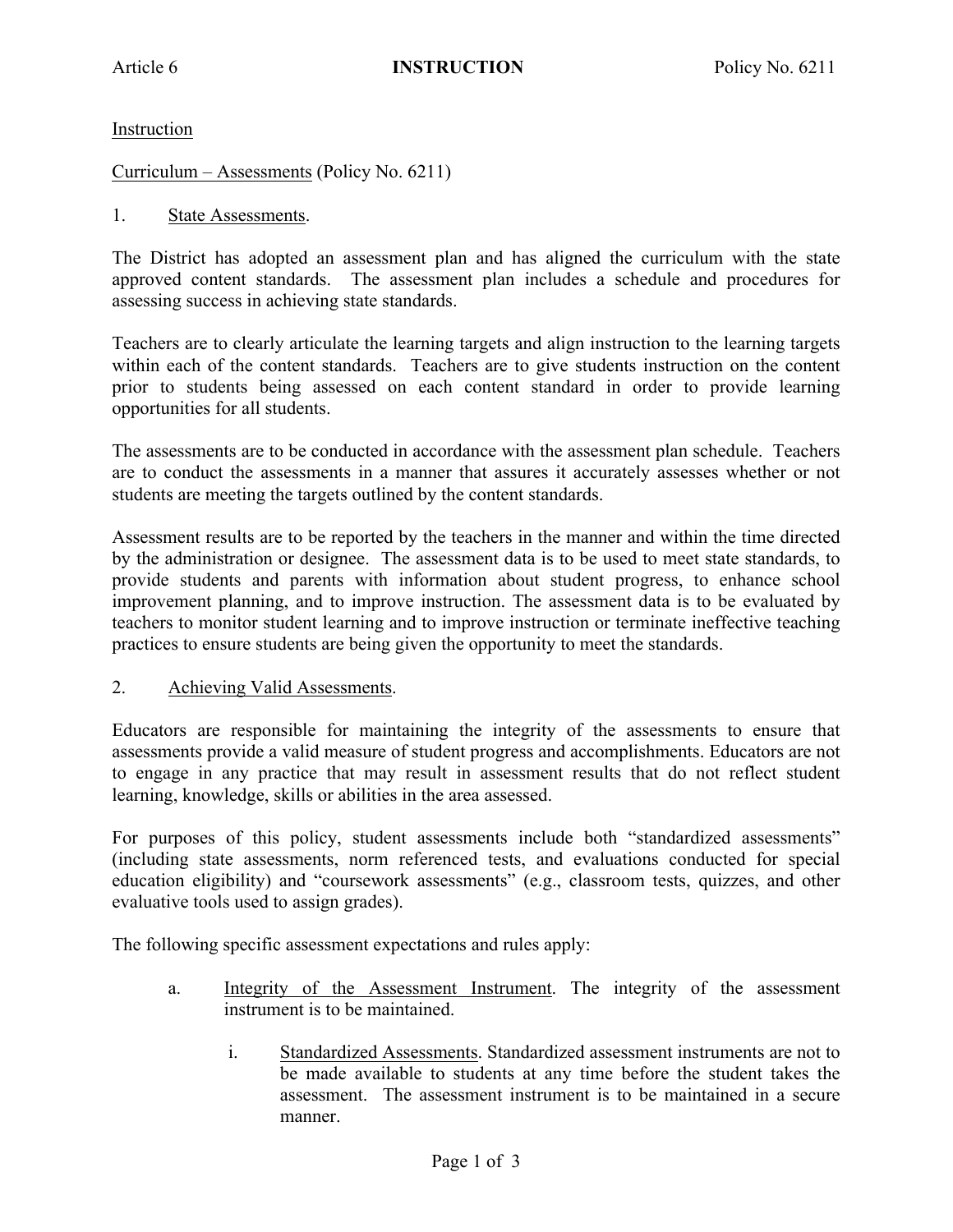- ii. Coursework Assessments. Coursework assessment instruments are to be periodically modified to keep the assessments current and prevent students from effectively using "test banks." For coursework assessments that are given on a repeat basis to students at different times (e.g., a test that is given to students throughout the school day), the educator is to remind students to not share the content of the assessment with students who will be taking the assessment later.
- b. Teaching for Success on Assessments.

It is appropriate for educators to prepare students to do well on assessments. This is to be accomplished in a manner that assures the assessment accurately reflects the student's knowledge, and not simply test preparation.

- i. Teach the Content. Educators are to prepare students to do well on assessments by teaching the subject content. Educators are not to "teach to the test" by teaching based solely on the content of the assessment. The content is to be taught to the students over an appropriate amount of time prior to the assessment. "Cramming" assessment content just before the assessment is to be taken is not appropriate. Review of content previously taught is appropriate.
- ii. Practice Tests. Educators are to prepare students by teaching test taking skills independent of the subject matter being assessed. Educators are not to conduct reviews (drills) using earlier (no longer published) versions of the same test, using alternate (parallel) forms of the same published test, or using actual items from the current form of a standardized test that will be administered to students. Educators are not to conduct reviews (drills) using items of identical format (for example, multiple choice) to the exclusion of other formats.
- c. Conditions for Successful Assessments.
	- i. Communications. Educators are to communicate to students and parents when assessments will be administered, the purpose of the assessment and how the assessment results will be used. Educators are to motivate students to do their best on assessments. Educators are to read and be familiar with assessment administration directions in advance and communicate the rules to students accurately and clearly.
	- ii. Climate. Educators are to have sufficient assessment materials available (e.g., No. 2 pencils, if needed). The classroom is to be arranged to allow comfortable seating. Distractions are to be eliminated. Educators in nearby classrooms are to be informed that the assessment is to be administered so noises from neighboring classrooms are kept at a minimum. Activities or arrangements are to be made for students who finish early so such students do not cause a distraction to other students still taking the assessment.